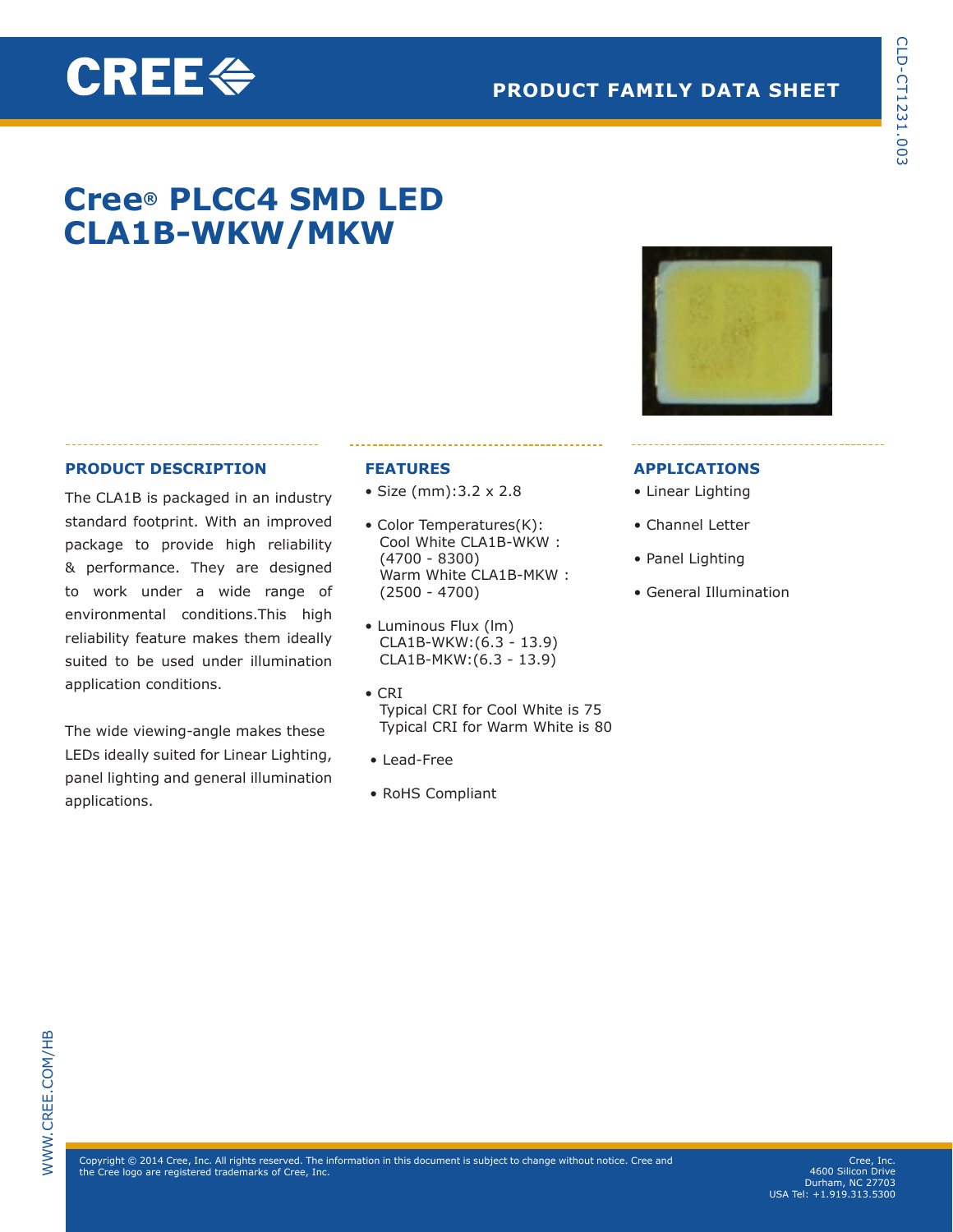## **ABSOLUTE MAXIMUM RATINGS (T<sub>A</sub> = 25°C)**

| ABSULUTE MAXIMUM RATINGS $(I_A = 25^{\circ}C)$           |                     |                                |               |  |  |
|----------------------------------------------------------|---------------------|--------------------------------|---------------|--|--|
| <b>Items</b>                                             | Symbol              | <b>Absolute Maximum Rating</b> | <b>Unit</b>   |  |  |
| <b>Forward Current</b>                                   | $I_F$               | 80                             | mA            |  |  |
| Peak Forward Current Note                                | $I_{\text{FP}}$     | 100                            | <b>mA</b>     |  |  |
| Reverse Voltage                                          | $V_{R}$             | 5                              | $\vee$        |  |  |
| Power Dissipation                                        | $P_{D}$             | 304                            | mW            |  |  |
| Operation Temperature                                    | $T_{\text{opr}}$    | $-40 \sim +100$                | $^{\circ}$ C  |  |  |
| Storage Temperature                                      | $T_{\text{stg}}$    | $-40 \sim +100$                | $^{\circ}$ C  |  |  |
| Junction Temperature                                     | $T_{1}$             | 110                            | $^{\circ}$ C  |  |  |
| Junction/Ambient                                         | $R$ <sub>THJA</sub> | 220                            | $\degree$ C/W |  |  |
| Junction/Solder Point                                    | $R$ <sub>THJS</sub> | 120                            | $\degree$ C/W |  |  |
| Electrostatic Discharge<br>Classification (MIL-STD-883E) | <b>ESD</b>          | 2000V                          |               |  |  |

**Note:** Pulse width ≤0.1 msec, duty ≤1/10.

## **TYPICAL ELECTRICAL & OPTICAL CHARACTERISTICS (** $T_A = 25^{\circ}C$ **)**

| <b>Characteristics</b> | Color     | Symbol                    | <b>Condition</b> | <b>Unit</b> | <b>Minimum</b> | <b>Typical</b> | <b>Maximum</b> |
|------------------------|-----------|---------------------------|------------------|-------------|----------------|----------------|----------------|
| Forward Voltage        | Cool/Warm | $V_F$                     | $IF = 30 mA$     | $\vee$      |                | 3.2            | 3.8            |
| <b>Reverse Current</b> | Cool/Warm | $I_R$                     | $V_p = 5 V$      | $\mu A$     |                |                | 10             |
| Luminous Flux          | Cool      | $\Phi_{V}$                | $I_c = 30$ mA    | Im          | 6.3            | 9.6            |                |
|                        | Warm      | $\Phi_{V}$                | $Ir = 30 mA$     | Im          | 6.3            | 8.6            |                |
|                        | Cool      | $I_{\nu}$                 | $I_c = 30$ mA    | mcd         | 2800           | 3177           |                |
| Luminous Intensity     | Warm      | $I_{\nu}$                 | $I_c = 30$ mA    | mcd         | 2520           | 3023           |                |
|                        | Cool      | $\boldsymbol{\mathsf{X}}$ | $I_c = 30$ mA    |             |                | 0.3452         |                |
| Chromaticity           |           | y                         | $I_c = 30$ mA    |             |                | 0.3556         |                |
| Coordinates            |           | $\boldsymbol{\mathsf{X}}$ | $I_c = 30$ mA    |             |                | 0.4343         |                |
|                        | Warm      | y                         | $I_c = 30$ mA    |             |                | 0.4043         |                |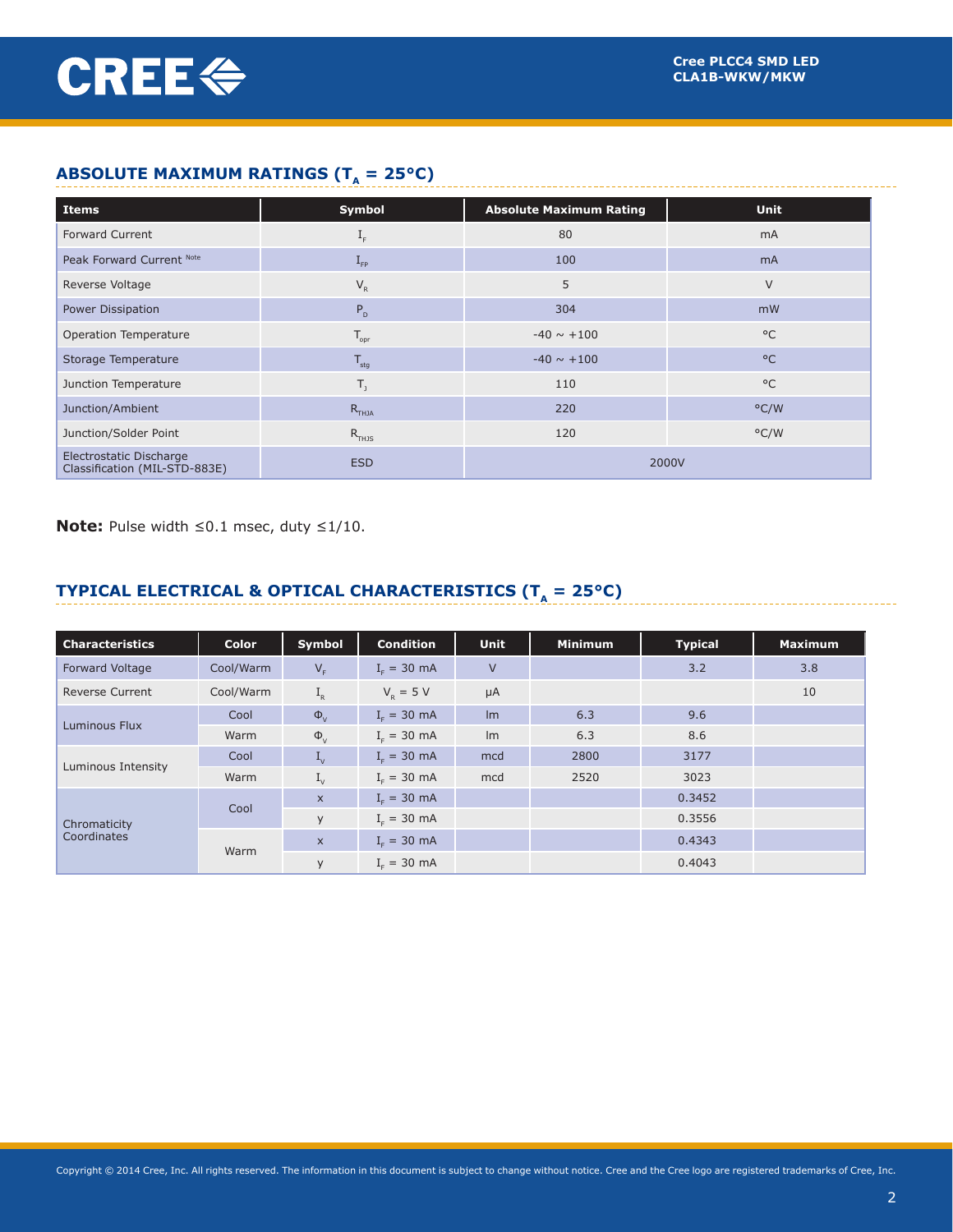

## **FLUX BIN LIMIT (** $I<sub>F</sub> = 30$  **mA)**

#### Cool White(CLA1B-WKW)

| <b>Bin Code</b> | Sub-Bin<br>Code          | Min. $(\mathsf{Im})$ | Max. (lm) |
|-----------------|--------------------------|----------------------|-----------|
| D <sub>0</sub>  | $\overline{\phantom{a}}$ | 6.3                  | 8.2       |
| E <sub>0</sub>  | -                        | 8.2                  | 10.7      |
| F <sub>0</sub>  | F1                       | 10.7                 | 12.3      |
|                 | F <sub>2</sub>           | 12.3                 | 13.9      |

Tolerance of measurement of luminous flux is  $\pm 10\%$ .

## Warm White(CLA1B-MKW)

| <b>Bin Code</b> | Sub-Bin<br>Code | Min. $(\mathsf{Im})$ | Max. (Im) |
|-----------------|-----------------|----------------------|-----------|
| D <sub>0</sub>  |                 | 6.3                  | 8.2       |
| E <sub>0</sub>  | -               | 8.2                  | 10.7      |
|                 | F1              | 10.7                 | 12.3      |
| F <sub>0</sub>  | F <sub>2</sub>  | 12.3                 | 13.9      |

## **VF BIN LIMIT (** $I<sub>F</sub> = 30$  **mA)**

#### Cool White (CLA1B-WKW)

| <b>Bin Code</b> | Min.(V) | Max.(V) |
|-----------------|---------|---------|
| 28              | 3.0     | 3.2     |
| 29              | 3.2     | 3.4     |
| 2a              | 3.4     | 3.6     |
| 2 <sub>b</sub>  | 3.6     | 3.8     |

Tolerance of measurement of VF is ±0.05V.

#### Warm White (CLA1B-MKW)

| <b>Bin Code</b> | Min.(V) | Max.(V) |
|-----------------|---------|---------|
| 28              | 3.0     | 3.2     |
| 29              | 3.2     | 3.4     |
| 2a              | 3.4     | 3.6     |
| 2 <sub>b</sub>  | 3.6     | 3.8     |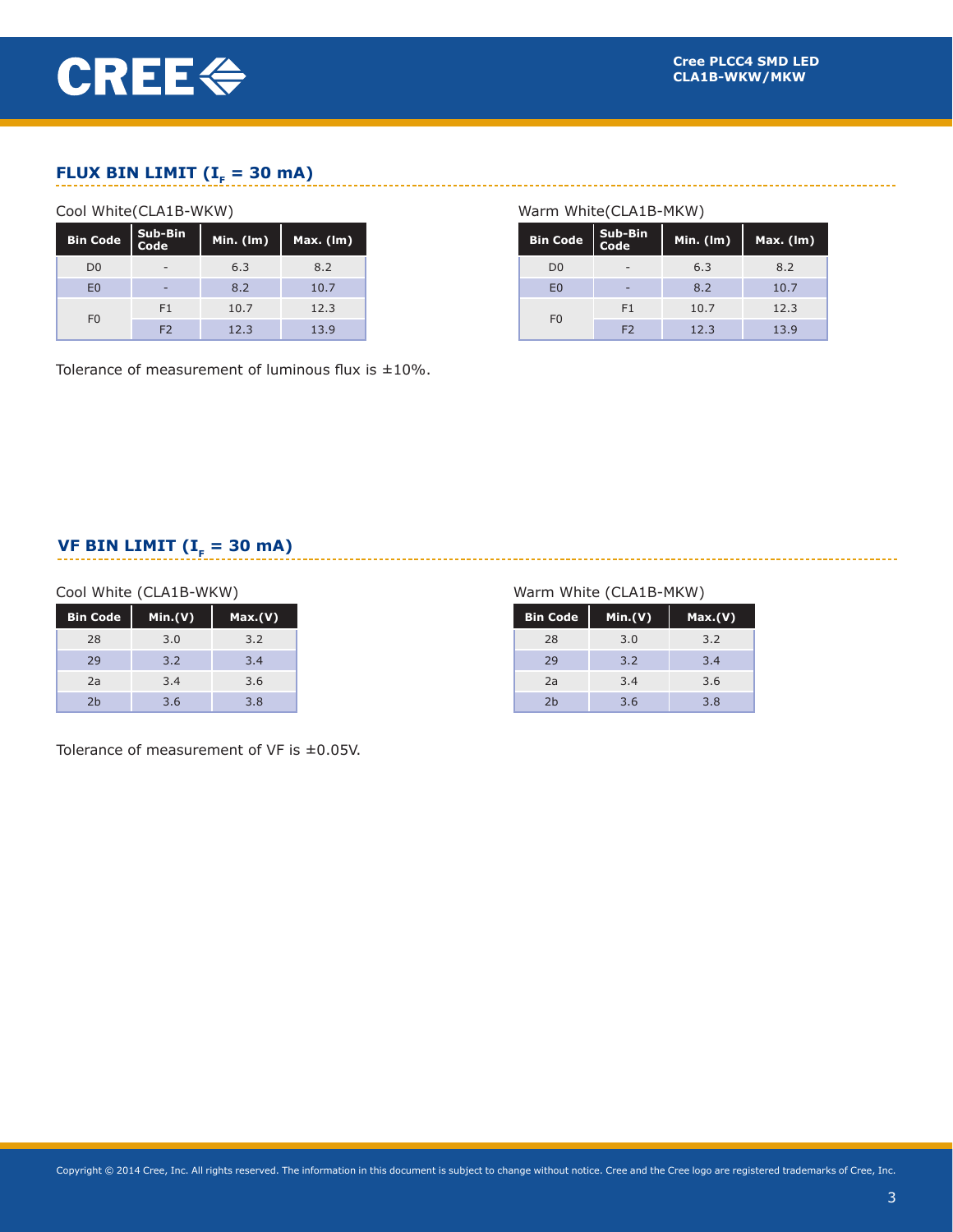## **COLOR BIN LIMIT (** $I<sub>F</sub> = 30$  **mA)**

| Region | $\boldsymbol{\mathsf{x}}$ | y      | Region         | $\mathsf{x}$ | <b>y</b> | Region         | $\mathsf X$ | <b>y</b> | Region         | $\mathsf{x}$ | y      |
|--------|---------------------------|--------|----------------|--------------|----------|----------------|-------------|----------|----------------|--------------|--------|
|        | 0.2950                    | 0.2970 |                | 0.2920       | 0.3060   |                | 0.2984      | 0.3133   |                | 0.2984       | 0.3133 |
|        | 0.2920                    | 0.3060 |                | 0.2895       | 0.3135   |                | 0.2962      | 0.3220   |                | 0.3048       | 0.3207 |
| 0A     | 0.2984                    | 0.3133 | 0 <sub>B</sub> | 0.2962       | 0.3220   | OC             | 0.3028      | 0.3304   | OD             | 0.3068       | 0.3113 |
|        | 0.3009                    | 0.3042 |                | 0.2984       | 0.3133   |                | 0.3048      | 0.3207   |                | 0.3009       | 0.3042 |
|        | 0.2980                    | 0.2880 |                | 0.2895       | 0.3135   |                | 0.2962      | 0.3220   |                | 0.3037       | 0.2937 |
|        | 0.2950                    | 0.2970 |                | 0.2870       | 0.3210   |                | 0.2937      | 0.3312   |                | 0.3009       | 0.3042 |
| 0R     | 0.3009                    | 0.3042 | 0S             | 0.2937       | 0.3312   | 0T             | 0.3005      | 0.3415   | 0U             | 0.3068       | 0.3113 |
|        | 0.3037                    | 0.2937 |                | 0.2962       | 0.3220   |                | 0.3028      | 0.3304   |                | 0.3093       | 0.2993 |
|        | 0.3048                    | 0.3207 |                | 0.3028       | 0.3304   |                | 0.3115      | 0.3391   |                | 0.3130       | 0.3290 |
|        | 0.3130                    | 0.3290 |                | 0.3115       | 0.3391   |                | 0.3205      | 0.3481   | 1D             | 0.3213       | 0.3373 |
| 1A     | 0.3144                    | 0.3186 | 1B             | 0.3130       | 0.3290   | 1 <sup>C</sup> | 0.3213      | 0.3373   |                | 0.3221       | 0.3261 |
|        | 0.3068                    | 0.3113 |                | 0.3048       | 0.3207   |                | 0.3130      | 0.3290   |                | 0.3144       | 0.3186 |
|        | 0.3068                    | 0.3113 |                | 0.3005       | 0.3415   |                | 0.3099      | 0.3509   |                | 0.3144       | 0.3186 |
|        | 0.3144                    | 0.3186 |                | 0.3099       | 0.3509   |                | 0.3196      | 0.3602   |                | 0.3221       | 0.3261 |
| 1R     | 0.3161                    | 0.3059 | 1S             | 0.3115       | 0.3391   | 1T             | 0.3205      | 0.3481   | 10             | 0.3231       | 0.3120 |
|        | 0.3093                    | 0.2993 |                | 0.3028       | 0.3304   |                | 0.3115      | 0.3391   |                | 0.3161       | 0.3059 |
|        | 0.3215                    | 0.3350 |                | 0.3207       | 0.3462   |                | 0.3290      | 0.3538   |                | 0.3290       | 0.3417 |
| 2A     | 0.3290                    | 0.3417 |                | 0.3290       | 0.3538   | 2C             | 0.3376      | 0.3616   | 2D             | 0.3371       | 0.3490 |
|        | 0.3290                    | 0.3300 | 2B             | 0.3290       | 0.3417   |                | 0.3371      | 0.3490   |                | 0.3366       | 0.3369 |
|        | 0.3222                    | 0.3243 |                | 0.3215       | 0.3350   |                | 0.3290      | 0.3417   |                | 0.3290       | 0.3300 |
| 2R     | 0.3222                    | 0.3243 |                | 0.3196       | 0.3602   |                | 0.3290      | 0.3690   |                | 0.3290       | 0.3300 |
|        | 0.3290                    | 0.3300 | 2S             | 0.3290       | 0.3690   | 2T             | 0.3381      | 0.3762   | 2U             | 0.3366       | 0.3369 |
|        | 0.3290                    | 0.3180 |                | 0.3290       | 0.3538   |                | 0.3376      | 0.3616   |                | 0.3361       | 0.3245 |
|        | 0.3231                    | 0.3120 |                | 0.3207       | 0.3462   |                | 0.3290      | 0.3538   |                | 0.3290       | 0.3180 |
|        | 0.3371                    | 0.3490 |                | 0.3376       | 0.3616   |                | 0.3463      | 0.3687   |                | 0.3451       | 0.3554 |
| 3A     | 0.3451                    | 0.3554 | 3B             | 0.3463       | 0.3687   | 3C             | 0.3551      | 0.3760   | 3D             | 0.3533       | 0.3620 |
|        | 0.3440                    | 0.3427 |                | 0.3451       | 0.3554   |                | 0.3533      | 0.3620   |                | 0.3515       | 0.3487 |
|        | 0.3366                    | 0.3369 |                | 0.3371       | 0.3490   |                | 0.3451      | 0.3554   |                | 0.3440       | 0.3427 |
|        | 0.3366                    | 0.3369 |                | 0.3381       | 0.3762   |                | 0.3480      | 0.3840   |                | 0.3440       | 0.3428 |
| 3R     | 0.3440                    | 0.3428 | 3S             | 0.3480       | 0.3840   | 3T             | 0.3571      | 0.3907   | 3U             | 0.3515       | 0.3487 |
|        | 0.3429                    | 0.3307 |                | 0.3463       | 0.3687   |                | 0.3551      | 0.3760   |                | 0.3495       | 0.3339 |
|        | 0.3361                    | 0.3245 |                | 0.3376       | 0.3616   |                | 0.3463      | 0.3687   |                | 0.3429       | 0.3307 |
|        | 0.3530                    | 0.3597 |                | 0.3548       | 0.3736   |                | 0.3641      | 0.3804   |                | 0.3615       | 0.3659 |
| 4A     | 0.3615                    | 0.3659 | 4B             | 0.3641       | 0.3804   | 4C             | 0.3736      | 0.3874   | 4 <sub>D</sub> | 0.3702       | 0.3722 |
|        | 0.3590                    | 0.3521 |                | 0.3615       | 0.3659   |                | 0.3702      | 0.3722   |                | 0.3670       | 0.3578 |
|        | 0.3512                    | 0.3465 |                | 0.3530       | 0.3597   |                | 0.3615      | 0.3659   |                | 0.3590       | 0.3521 |
|        | 0.3512                    | 0.3465 |                | 0.3571       | 0.3907   |                | 0.3668      | 0.3957   |                | 0.3590       | 0.3521 |
| 4R     | 0.3590                    | 0.3521 | 4S             | 0.3668       | 0.3957   | 4T             | 0.3771      | 0.4034   | 4 <sub>U</sub> | 0.3670       | 0.3578 |
|        | 0.3567                    | 0.3389 |                | 0.3641       | 0.3804   |                | 0.3736      | 0.3874   |                | 0.3640       | 0.3440 |
|        | 0.3495                    | 0.3339 |                | 0.3548       | 0.3736   |                | 0.3641      | 0.3804   |                | 0.3567       | 0.3389 |

**•** Tolerance of measurement of the color coordinates is ±0.01.

Copyright © 2014 Cree, Inc. All rights reserved. The information in this document is subject to change without notice. Cree and the Cree logo are registered trademarks of Cree, Inc.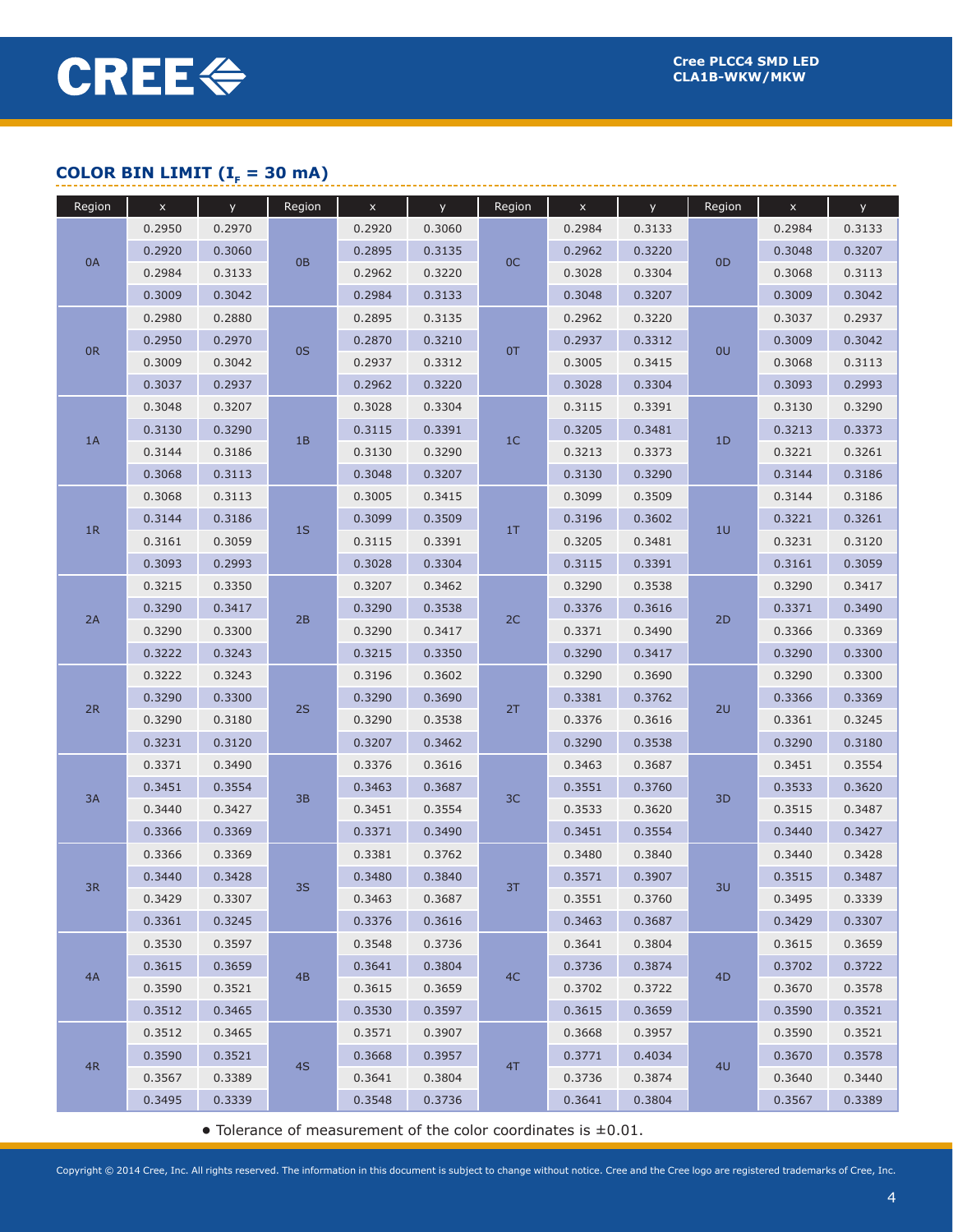## **COLOR BIN LIMIT (** $I<sub>F</sub> = 30$  **mA)**

| Region     | $\mathsf{x}$ | y      | Region          | $\boldsymbol{\mathsf{x}}$ | <b>y</b> | Region     | $\mathsf{x}$ | y.     | Region     | $\pmb{\times}$ | y      |
|------------|--------------|--------|-----------------|---------------------------|----------|------------|--------------|--------|------------|----------------|--------|
|            | 0.3670       | 0.3578 |                 | 0.3686                    | 0.3649   |            | 0.3744       | 0.3685 |            | 0.3726         | 0.3612 |
|            | 0.3686       | 0.3649 |                 | 0.3702                    | 0.3722   |            | 0.3763       | 0.3760 |            | 0.3744         | 0.3685 |
| <b>5A1</b> | 0.3744       | 0.3685 | 5A2             | 0.3763                    | 0.3760   | 5A3        | 0.3825       | 0.3798 | <b>5A4</b> | 0.3804         | 0.3721 |
|            | 0.3726       | 0.3612 |                 | 0.3744                    | 0.3685   |            | 0.3804       | 0.3721 |            | 0.3783         | 0.3646 |
|            | 0.3702       | 0.3722 |                 | 0.3719                    | 0.3797   |            | 0.3782       | 0.3837 |            | 0.3763         | 0.3760 |
|            | 0.3719       | 0.3797 |                 | 0.3736                    | 0.3874   |            | 0.3802       | 0.3916 |            | 0.3782         | 0.3837 |
| 5B1        | 0.3782       | 0.3837 | 5B <sub>2</sub> | 0.3802                    | 0.3916   | 5B3        | 0.3869       | 0.3958 | 5B4        | 0.3847         | 0.3877 |
|            | 0.3763       | 0.3760 |                 | 0.3782                    | 0.3837   |            | 0.3847       | 0.3877 |            | 0.3825         | 0.3798 |
|            | 0.3825       | 0.3798 |                 | 0.3847                    | 0.3877   |            | 0.3912       | 0.3917 |            | 0.3887         | 0.3836 |
| <b>5C1</b> | 0.3847       | 0.3877 | <b>5C2</b>      | 0.3869                    | 0.3958   | <b>5C3</b> | 0.3937       | 0.4001 | <b>5C4</b> | 0.3912         | 0.3917 |
|            | 0.3912       | 0.3917 |                 | 0.3937                    | 0.4001   |            | 0.4006       | 0.4044 |            | 0.3978         | 0.3958 |
|            | 0.3887       | 0.3836 |                 | 0.3912                    | 0.3917   |            | 0.3978       | 0.3958 |            | 0.3950         | 0.3875 |
|            | 0.3783       | 0.3646 |                 | 0.3804                    | 0.3721   |            | 0.3863       | 0.3758 |            | 0.3840         | 0.3681 |
| 5D1        | 0.3804       | 0.3721 | 5D <sub>2</sub> | 0.3825                    | 0.3798   | 5D3        | 0.3887       | 0.3836 | 5D4        | 0.3863         | 0.3758 |
|            | 0.3863       | 0.3758 |                 | 0.3887                    | 0.3836   |            | 0.3950       | 0.3875 |            | 0.3924         | 0.3794 |
|            | 0.3840       | 0.3681 |                 | 0.3863                    | 0.3758   |            | 0.3924       | 0.3794 |            | 0.3898         | 0.3716 |
|            | 0.3889       | 0.3690 |                 | 0.3915                    | 0.3768   | 6A3        | 0.3981       | 0.3800 |            | 0.3953         | 0.3720 |
| 6A1        | 0.3915       | 0.3768 | 6A2             | 0.3941                    | 0.3848   |            | 0.4010       | 0.3882 | 6A4        | 0.3981         | 0.3800 |
|            | 0.3981       | 0.3800 |                 | 0.4010                    | 0.3882   |            | 0.4080       | 0.3916 |            | 0.4048         | 0.3832 |
|            | 0.3953       | 0.3720 |                 | 0.3981                    | 0.3800   |            | 0.4048       | 0.3832 |            | 0.4017         | 0.3751 |
|            | 0.3941       | 0.3848 |                 | 0.3968                    | 0.3930   |            | 0.4040       | 0.3966 |            | 0.4010         | 0.3882 |
| 6B1        | 0.3968       | 0.3930 | 6B2             | 0.3996                    | 0.4015   | 6B3        | 0.4071       | 0.4052 | 6B4        | 0.4040         | 0.3966 |
|            | 0.4040       | 0.3966 |                 | 0.4071                    | 0.4052   |            | 0.4146       | 0.4089 |            | 0.4113         | 0.4001 |
|            | 0.4010       | 0.3882 |                 | 0.4040                    | 0.3966   |            | 0.4113       | 0.4001 |            | 0.4080         | 0.3916 |
|            | 0.4080       | 0.3916 |                 | 0.4113                    | 0.4001   |            | 0.4186       | 0.4037 |            | 0.4150         | 0.3950 |
| 6C1        | 0.4113       | 0.4001 | 6C <sub>2</sub> | 0.4146                    | 0.4089   | 6C3        | 0.4222       | 0.4127 | <b>6C4</b> | 0.4186         | 0.4037 |
|            | 0.4186       | 0.4037 |                 | 0.4222                    | 0.4127   |            | 0.4299       | 0.4165 |            | 0.4259         | 0.4073 |
|            | 0.4150       | 0.3950 |                 | 0.4186                    | 0.4037   |            | 0.4259       | 0.4073 |            | 0.4221         | 0.3984 |
|            | 0.4017       | 0.3751 |                 | 0.4048                    | 0.3832   |            | 0.4116       | 0.3865 |            | 0.4082         | 0.3782 |
| 6D1        | 0.4048       | 0.3832 | 6D <sub>2</sub> | 0.4080                    | 0.3916   | 6D3        | 0.4150       | 0.3950 | 6D4        | 0.4116         | 0.3865 |
|            | 0.4116       | 0.3865 |                 | 0.4150                    | 0.3950   |            | 0.4221       | 0.3984 |            | 0.4183         | 0.3898 |
|            | 0.4082       | 0.3782 |                 | 0.4116                    | 0.3865   |            | 0.4183       | 0.3898 |            | 0.4147         | 0.3814 |
|            | 0.4147       | 0.3814 |                 | 0.4183                    | 0.3898   |            | 0.4242       | 0.3919 |            | 0.4203         | 0.3833 |
| 7A1        | 0.4183       | 0.3898 | 7A2             | 0.4221                    | 0.3984   | 7A3        | 0.4281       | 0.4006 | 7A4        | 0.4242         | 0.3919 |
|            | 0.4242       | 0.3919 |                 | 0.4281                    | 0.4006   |            | 0.4342       | 0.4028 |            | 0.4300         | 0.3939 |
|            | 0.4203       | 0.3833 |                 | 0.4242                    | 0.3919   |            | 0.4300       | 0.3939 |            | 0.4259         | 0.3853 |

**•** Tolerance of measurement of the color coordinates is ±0.01.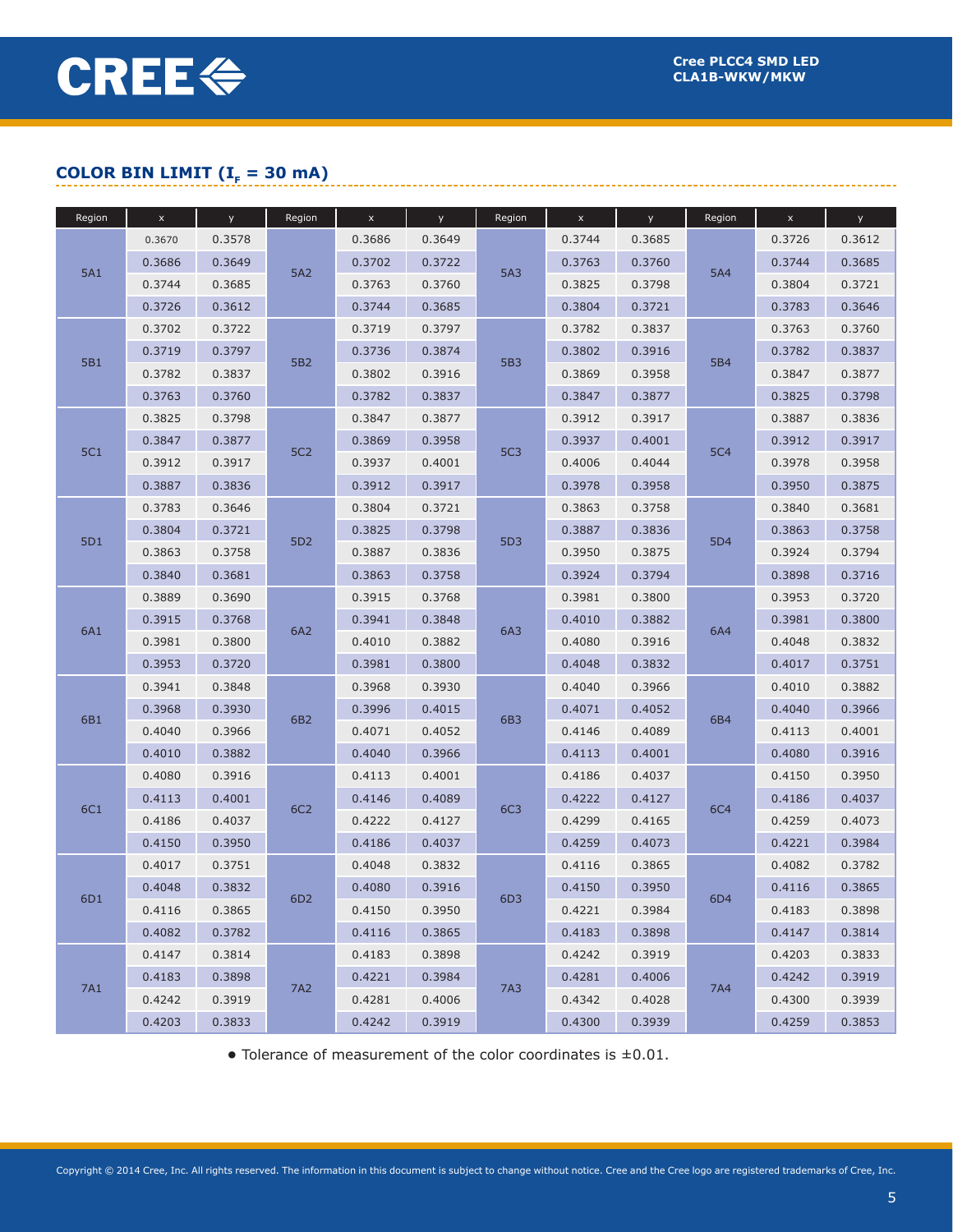## **COLOR BIN LIMIT (** $I<sub>F</sub> = 30$  **mA)**

| Region     | $\boldsymbol{\mathsf{x}}$ | <b>y</b> | Region          | $\boldsymbol{\mathsf{x}}$ | <b>y</b> | Region          | $\mathsf X$ | <b>y</b> | Region          | $\bar{\mathbf{x}}$ | y      |
|------------|---------------------------|----------|-----------------|---------------------------|----------|-----------------|-------------|----------|-----------------|--------------------|--------|
|            | 0.4221                    | 0.3984   |                 | 0.4259                    | 0.4073   |                 | 0.4322      | 0.4096   |                 | 0.4281             | 0.4006 |
| 7B1        | 0.4259                    | 0.4073   |                 | 0.4299                    | 0.4165   | 7B3             | 0.4364      | 0.4188   | 7 <sub>B4</sub> | 0.4322             | 0.4096 |
|            | 0.4322                    | 0.4096   | 7B <sub>2</sub> | 0.4364                    | 0.4188   |                 | 0.4430      | 0.4212   |                 | 0.4385             | 0.4119 |
|            | 0.4281                    | 0.4006   |                 | 0.4322                    | 0.4096   |                 | 0.4385      | 0.4119   |                 | 0.4342             | 0.4028 |
|            | 0.4342                    | 0.4028   |                 | 0.4385                    | 0.4119   |                 | 0.4449      | 0.4141   |                 | 0.4403             | 0.4049 |
| 7C1        | 0.4385                    | 0.4119   | <b>7C2</b>      | 0.4430                    | 0.4212   | <b>7C3</b>      | 0.4496      | 0.4236   | <b>7C4</b>      | 0.4449             | 0.4141 |
|            | 0.4449                    | 0.4141   |                 | 0.4496                    | 0.4236   |                 | 0.4562      | 0.4260   |                 | 0.4513             | 0.4164 |
|            | 0.4403                    | 0.4049   |                 | 0.4449                    | 0.4141   |                 | 0.4513      | 0.4164   |                 | 0.4465             | 0.4071 |
|            | 0.4259                    | 0.3853   |                 | 0.4300                    | 0.3939   |                 | 0.4359      | 0.3960   |                 | 0.4316             | 0.3873 |
| 7D1        | 0.4300                    | 0.3939   | 7D <sub>2</sub> | 0.4342                    | 0.4028   | 7D <sub>3</sub> | 0.4403      | 0.4049   | <b>7D4</b>      | 0.4359             | 0.3960 |
|            | 0.4359                    | 0.3960   |                 | 0.4403                    | 0.4049   |                 | 0.4465      | 0.4071   |                 | 0.4418             | 0.3981 |
|            | 0.4316                    | 0.3873   |                 | 0.4359                    | 0.3960   |                 | 0.4418      | 0.3981   |                 | 0.4373             | 0.3893 |
|            | 0.4373                    | 0.3893   |                 | 0.4418                    | 0.3981   |                 | 0.4475      | 0.3994   |                 | 0.4428             | 0.3906 |
| <b>8A1</b> | 0.4418                    | 0.3981   | <b>8A2</b>      | 0.4465                    | 0.4071   | <b>8A3</b>      | 0.4523      | 0.4085   | <b>8A4</b>      | 0.4475             | 0.3994 |
|            | 0.4475                    | 0.3994   |                 | 0.4523                    | 0.4085   |                 | 0.4582      | 0.4099   |                 | 0.4532             | 0.4008 |
|            | 0.4428                    | 0.3906   |                 | 0.4475                    | 0.3994   |                 | 0.4532      | 0.4008   |                 | 0.4483             | 0.3919 |
|            | 0.4465                    | 0.4071   |                 | 0.4513                    | 0.4164   |                 | 0.4573      | 0.4178   |                 | 0.4523             | 0.4085 |
| <b>8B1</b> | 0.4513                    | 0.4164   | <b>8B2</b>      | 0.4562                    | 0.4260   | <b>8B3</b>      | 0.4624      | 0.4274   | <b>8B4</b>      | 0.4573             | 0.4178 |
|            | 0.4573                    | 0.4178   |                 | 0.4624                    | 0.4274   |                 | 0.4687      | 0.4289   |                 | 0.4634             | 0.4193 |
|            | 0.4523                    | 0.4085   |                 | 0.4573                    | 0.4178   |                 | 0.4634      | 0.4193   |                 | 0.4582             | 0.4099 |
|            | 0.4582                    | 0.4099   |                 | 0.4634                    | 0.4193   |                 | 0.4695      | 0.4207   |                 | 0.4641             | 0.4112 |
| <b>8C1</b> | 0.4634                    | 0.4193   | <b>8C2</b>      | 0.4687                    | 0.4289   | <b>8C3</b>      | 0.4750      | 0.4304   | <b>8C4</b>      | 0.4695             | 0.4207 |
|            | 0.4695                    | 0.4207   |                 | 0.4750                    | 0.4304   |                 | 0.4813      | 0.4319   |                 | 0.4756             | 0.4221 |
|            | 0.4641                    | 0.4112   |                 | 0.4695                    | 0.4207   |                 | 0.4756      | 0.4221   |                 | 0.4700             | 0.4126 |
|            | 0.4483                    | 0.3919   |                 | 0.4532                    | 0.4008   |                 | 0.4589      | 0.4021   |                 | 0.4538             | 0.3931 |
| 8D1        | 0.4532                    | 0.4008   | 8D <sub>2</sub> | 0.4582                    | 0.4099   | 8D3             | 0.4641      | 0.4112   | 8D4             | 0.4589             | 0.4021 |
|            | 0.4589                    | 0.4021   |                 | 0.4641                    | 0.4112   |                 | 0.4700      | 0.4126   |                 | 0.4646             | 0.4034 |
|            | 0.4538                    | 0.3931   |                 | 0.4589                    | 0.4021   |                 | 0.4646      | 0.4034   |                 | 0.4593             | 0.3944 |

**•** Tolerance of measurement of the color coordinates is ±0.01.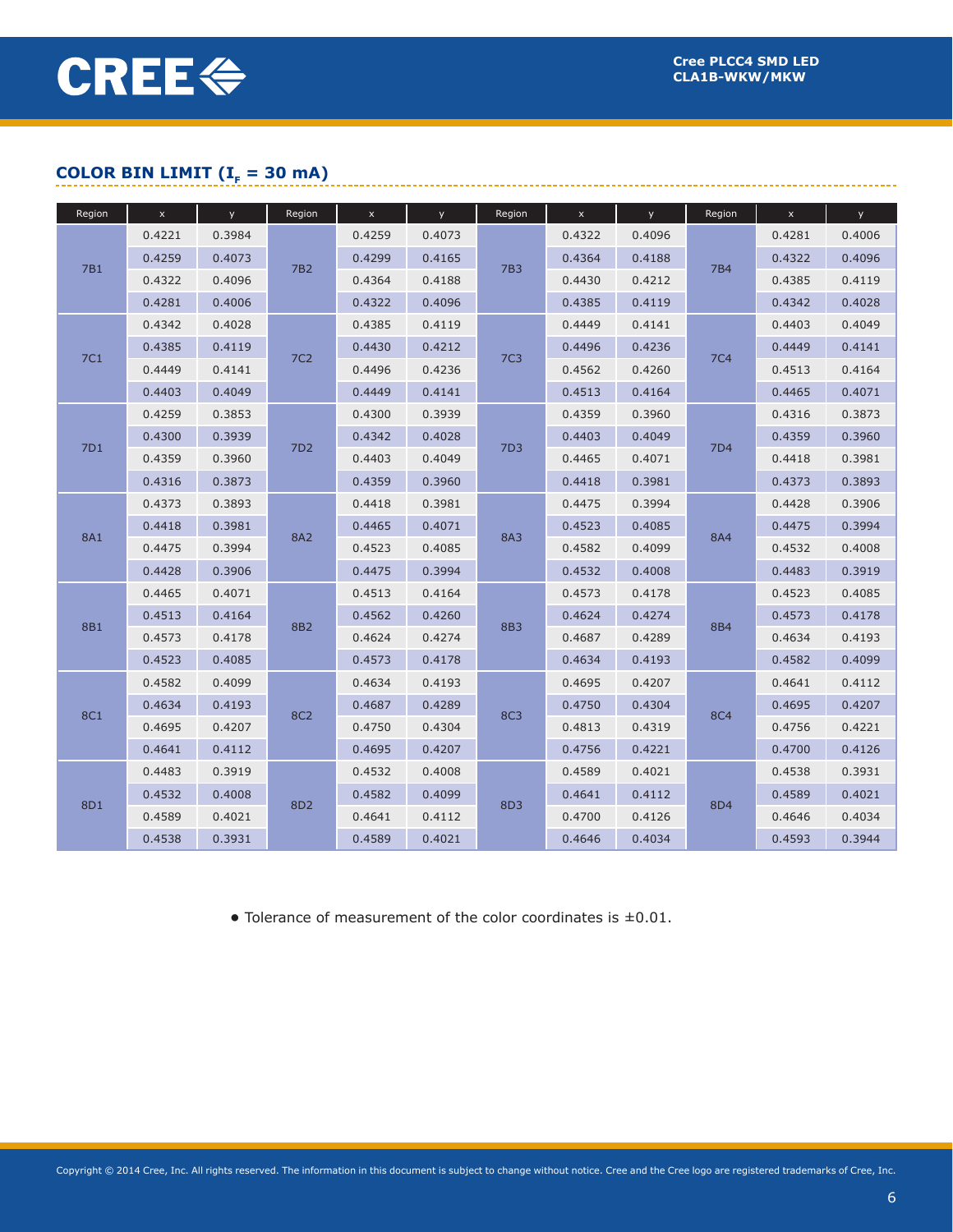

## **CIE CHROMATICITY DIAGRAM**

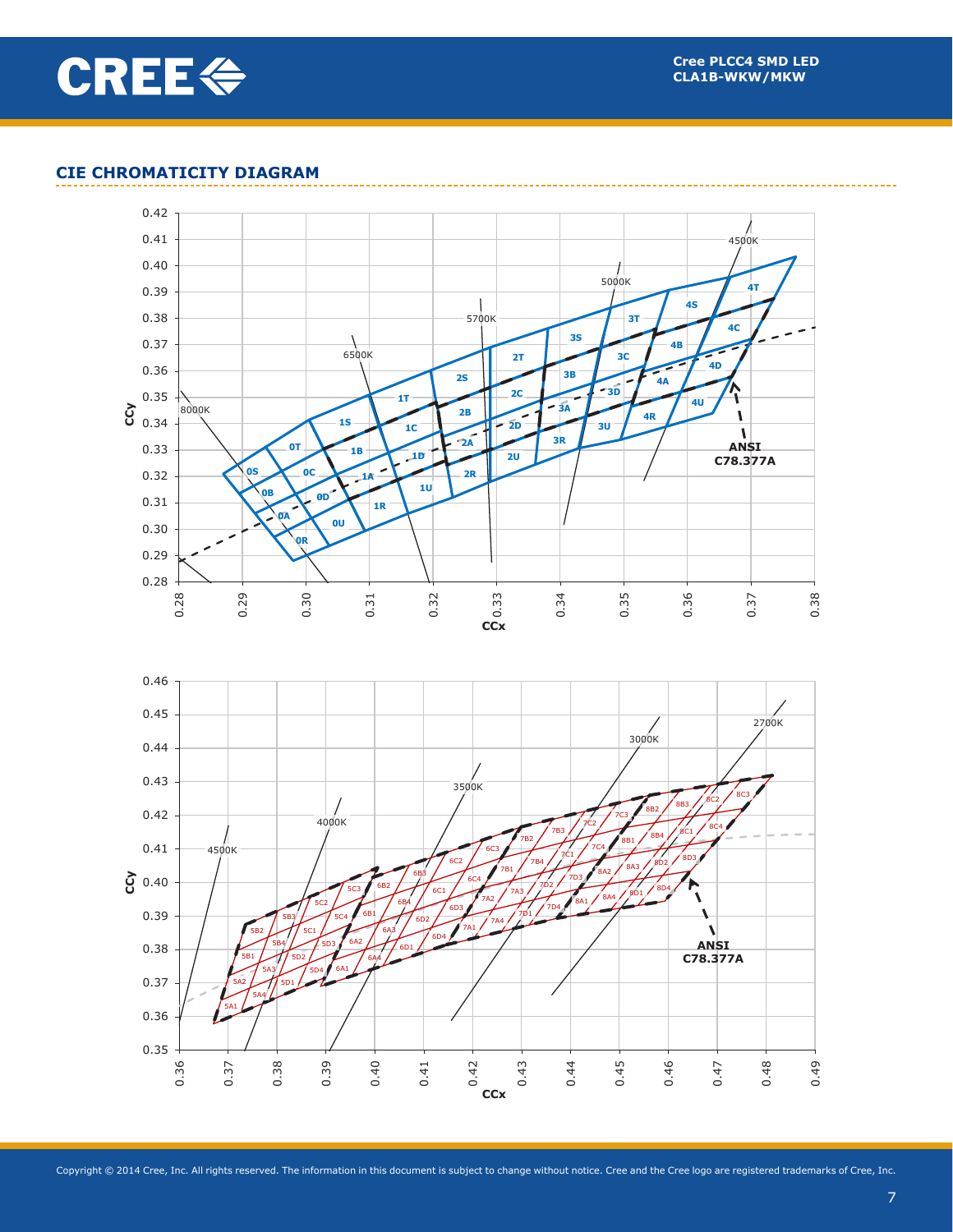## **ORDER CODE TABLE\***

| Color      | <b>Kit Number</b>  |      | <b>Luminous Flux (Im)</b> | <b>Color Bin Code</b>                                                                                                  |
|------------|--------------------|------|---------------------------|------------------------------------------------------------------------------------------------------------------------|
|            |                    | Min. | Max.                      |                                                                                                                        |
| Warm White | CLA1B-MKW-XD0E0F53 | 6.3  | 10.7                      | 4C0,4D0,5A1,5A2,5A3,5A4,5B1,<br>5B2,5B3,5B4                                                                            |
| Warm White | CLA1B-MKW-XD0E0F63 | 6.3  | 10.7                      | 5C1, 5C2, 5C3, 5C4, 5D1, 5D2, 5D3,<br>5D4,6A1,6A2,6A3,6A4,6B1,6B2,<br>6B3,6B4                                          |
| Warm White | CLA1B-MKW-XD0E0F73 | 6.3  | 10.7                      | 6C1,6C2,6C3,6C4,6D1,6D2,6D3,<br>6D4,7A1,7A2,7A3,7A4,7B1,7B2,<br>7B3,7B4                                                |
| Warm White | CLA1B-MKW-XD0E0F83 | 6.3  | 10.7                      | 7C1,7C2,7C3,7C4,7D1,7D2,7D3,<br>7D4,8A1,8A2,8A3,8A4,8B1,8B2,<br>8B3,8B4                                                |
| Warm White | CLA1B-MKW-XD0E0E53 | 6.3  | 10.7                      | 5A1,5A2,5A3,5A4,5B1,5B2,5B3,5B4,5C1,5C2,5C3,5C<br>4,5D1,5D2,5D3,<br>5 <sub>D</sub> 4                                   |
| Warm White | CLA1B-MKW-XD0E0E63 | 6.3  | 10.7                      | 6A1,6A2,6A3,6A4,6B1,6B2,6B3,6B4,<br>6C1,6C2,6C3,6C4,6D1,6D2,6D3,<br>6 <sub>D</sub> 4                                   |
| Warm White | CLA1B-MKW-XD0E0E73 | 6.3  | 10.7                      | 7A1,7A2,7A3,7A4,7B1,7B2,7B3,7B4,<br>7C1,7C2,7C3,7C4,7D1,7D2,7D3,<br><b>7D4</b>                                         |
| Warm White | CLA1B-MKW-XD0E0E83 | 6.3  | 10.7                      | 8A1,8A2,8A3,8A4,8B1,8B2,8B3,<br>8B4,8C1,8C2,8C3,8C4,8D1,8D2,<br>8D3,8D4                                                |
| Warm White | CLA1B-MKW-XD0E0A33 | 6.3  | 10.7                      | 4A0,4B0,4C0,4D0,5A1,5A2,5A3,<br>5A4,5B1,5B2,5B3,5B4                                                                    |
| Warm White | CLA1B-MKW-XD0E0A43 | 6.3  | 10.7                      | 4C0,4D0,5A1,5A2,5A3,5A4,5B1,<br>5B2,5B3,5B4,5C1,5C2,5C3,5C4,<br>5D1,5D2,5D3,5D4                                        |
| Warm White | CLA1B-MKW-XD0E0A53 | 6.3  | 10.7                      | 5A1, 5A2, 5A3, 5A4, 5B1, 5B2, 5B3, 5B4, 5C1, 5C2, 5C3, 5C<br>4,5D1,5D2,5D3,<br>5D4,6A1,6A2,6A3,6A4,6B1,6B2,<br>6B3,6B4 |
| Warm White | CLA1B-MKW-XD0E0A63 | 6.3  | 10.7                      | 5C1,5C2,5C3,5C4,5D1,5D2,5D3,<br>5D4,6A1,6A2,6A3,6A4,6B1,6B2,<br>6B3,6B4,6C1,6C2,6C3,6C4,6D1,<br>6D2,6D3,6D4            |
| Warm White | CLA1B-MKW-XD0E0A73 | 6.3  | 10.7                      | 6A1,6A2,6A3,6A4,6B1,6B2,<br>6B3,6B4,6C1,6C2,6C3,6C4,6D1,<br>6D2,6D3,6D4,7A1,7A2,7A3,7A4,7B1,7B2,7B3,7B4                |
| Warm White | CLA1B-MKW-XD0E0A83 | 6.3  | 10.7                      | 6C1,6C2,6C3,6C4,6D1,<br>6D2,6D3,6D4,7A1,7A2,7A3,7A4,7B1,7B2,7B3,7B4,7C<br>1,7C2,7C3,7C4,<br>7D1,7D2,7D3,7D4            |
| Warm White | CLA1B-MKW-XD0E0A93 | 6.3  | 10.7                      | 7A1,7A2,7A3,7A4,7B1,7B2,7B3,7B4,7C1,7C2,7C3,7C<br>4,7D1,7D2,7D3,<br>7D4,8A1,8A2,8A3,8A4,8B1,8B2,<br>8B3,8B4            |
| Warm White | CLA1B-MKW-XD0E0AA3 | 6.3  | 10.7                      | 7C1,7C2,7C3,7C4,7D1,7D2,7D3,<br>7D4,8A1,8A2,8A3,8A4,8B1,8B2,<br>8B3,8B4,8C1,8C2,8C3,8C4,8D1,<br>8D2,8D3,8D4            |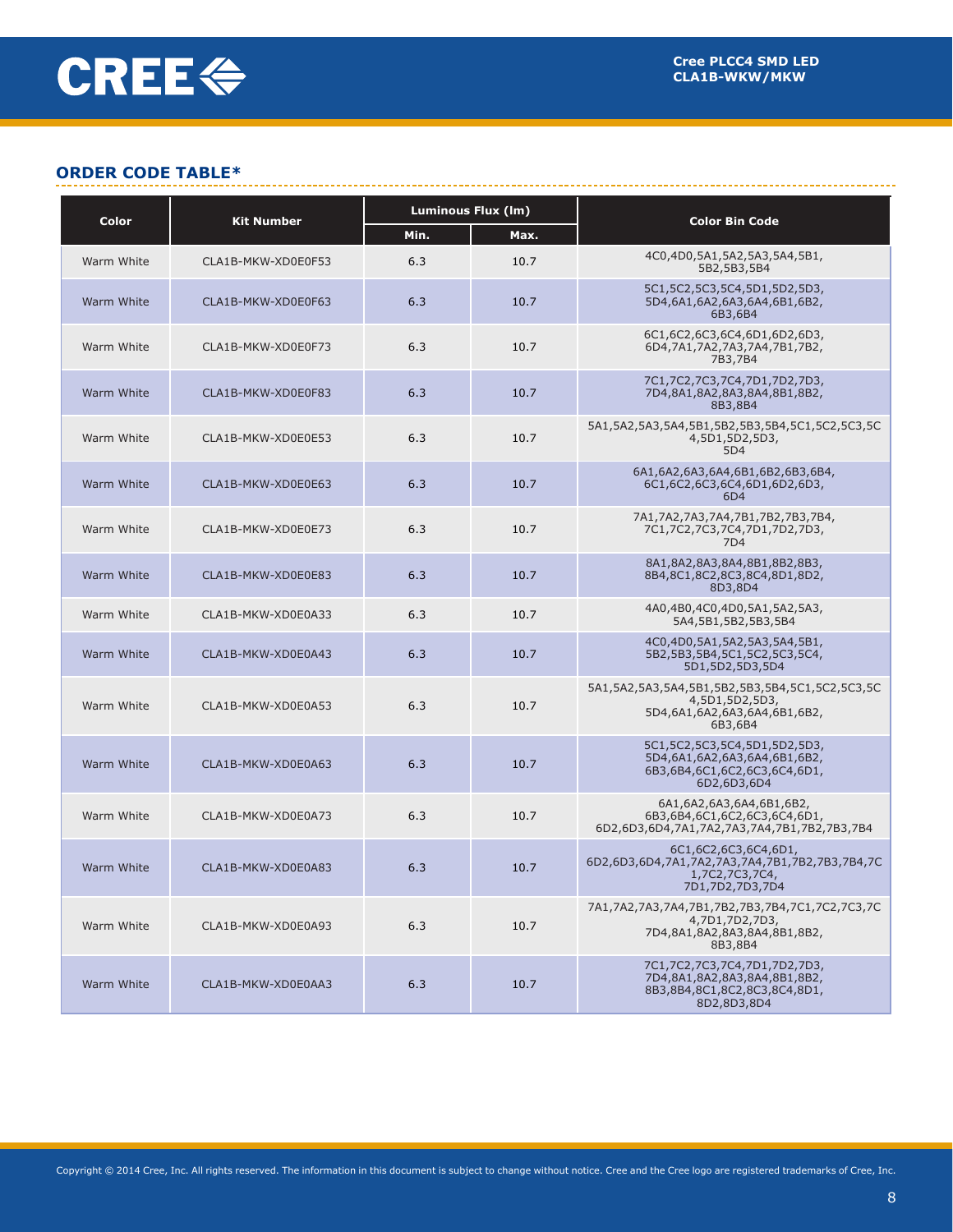## **ORDER CODE TABLE\***

| Color      | <b>Kit Number</b>  | <b>Luminous Flux (Im)</b> |      | <b>Color Bin Code</b>                                                                                                  |  |
|------------|--------------------|---------------------------|------|------------------------------------------------------------------------------------------------------------------------|--|
|            |                    | Min.                      | Max. |                                                                                                                        |  |
| Warm White | CLA1B-MKW-XD0F0F53 | 6.3                       | 13.9 | 4C0,4D0,5A1,5A2,5A3,5A4,5B1,<br>5B2,5B3,5B4                                                                            |  |
| Warm White | CLA1B-MKW-XD0F0F63 | 6.3                       | 13.9 | 5C1, 5C2, 5C3, 5C4, 5D1, 5D2, 5D3,<br>5D4,6A1,6A2,6A3,6A4,6B1,6B2,<br>6B3,6B4                                          |  |
| Warm White | CLA1B-MKW-XD0F0F73 | 6.3                       | 13.9 | 6C1,6C2,6C3,6C4,6D1,6D2,6D3,<br>6D4,7A1,7A2,7A3,7A4,7B1,7B2,<br>7B3,7B4                                                |  |
| Warm White | CLA1B-MKW-XD0F0F83 | 6.3                       | 13.9 | 7C1,7C2,7C3,7C4,7D1,7D2,7D3,<br>7D4,8A1,8A2,8A3,8A4,8B1,8B2,<br>8B3,8B4                                                |  |
| Warm White | CLA1B-MKW-XD0F0E53 | 6.3                       | 13.9 | 5A1,5A2,5A3,5A4,5B1,5B2,5B3,5B4,5C1,5C2,5C3,5C<br>4,5D1,5D2,5D3,<br>5D4                                                |  |
| Warm White | CLA1B-MKW-XD0F0E63 | 6.3                       | 13.9 | 6A1,6A2,6A3,6A4,6B1,6B2,6B3,6B4,<br>6C1,6C2,6C3,6C4,6D1,6D2,6D3,<br>6D4                                                |  |
| Warm White | CLA1B-MKW-XD0F0E73 | 6.3                       | 13.9 | 7A1,7A2,7A3,7A4,7B1,7B2,7B3,7B4,<br>7C1,7C2,7C3,7C4,7D1,7D2,7D3,<br>7D4                                                |  |
| Warm White | CLA1B-MKW-XD0F0E83 | 6.3                       | 13.9 | 8A1,8A2,8A3,8A4,8B1,8B2,8B3,<br>8B4,8C1,8C2,8C3,8C4,8D1,8D2,<br>8D3,8D4                                                |  |
| Warm White | CLA1B-MKW-XD0F0A33 | 6.3                       | 13.9 | 4A0,4B0,4C0,4D0,5A1,5A2,5A3,<br>5A4,5B1,5B2,5B3,5B4                                                                    |  |
| Warm White | CLA1B-MKW-XD0F0A43 | 6.3                       | 13.9 | 4C0,4D0,5A1,5A2,5A3,5A4,5B1,<br>5B2,5B3,5B4,5C1,5C2,5C3,5C4,<br>5D1,5D2,5D3,5D4                                        |  |
| Warm White | CLA1B-MKW-XD0F0A53 | 6.3                       | 13.9 | 5A1, 5A2, 5A3, 5A4, 5B1, 5B2, 5B3, 5B4, 5C1, 5C2, 5C3, 5C<br>4,5D1,5D2,5D3,<br>5D4,6A1,6A2,6A3,6A4,6B1,6B2,<br>6B3,6B4 |  |
| Warm White | CLA1B-MKW-XD0F0A63 | 6.3                       | 13.9 | ,5C1,5C2,5C3,5C4,5D1,5D2,5D3,<br>5D4,6A1,6A2,6A3,6A4,6B1,6B2,<br>6B3,6B4,6C1,6C2,6C3,6C4,6D1,<br>6D2,6D3,6D4           |  |
| Warm White | CLA1B-MKW-XD0F0A73 | 6.3                       | 13.9 | 6A1,6A2,6A3,6A4,6B1,6B2,<br>6B3,6B4,6C1,6C2,6C3,6C4,6D1,<br>6D2,6D3,6D4,7A1,7A2,7A3,7A4,7B1,7B2,7B3,7B4                |  |
| Warm White | CLA1B-MKW-XD0F0A83 | 6.3                       | 13.9 | 6C1,6C2,6C3,6C4,6D1,<br>6D2,6D3,6D4,7A1,7A2,7A3,7A4,7B1,7B2,7B3,7B4,7C<br>1,7C2,7C3,7C4,<br>7D1,7D2,7D3,7D4            |  |
| Warm White | CLA1B-MKW-XD0F0A93 | 6.3                       | 13.9 | 7A1,7A2,7A3,7A4,7B1,7B2,7B3,7B4,7C1,7C2,7C3,7C<br>4,7D1,7D2,7D3,<br>7D4,8A1,8A2,8A3,8A4,8B1,8B2,<br>8B3,8B4            |  |
| Warm White | CLA1B-MKW-XD0F0AA3 | 6.3                       | 13.9 | 7C1,7C2,7C3,7C4,7D1,7D2,7D3,<br>7D4,8A1,8A2,8A3,8A4,8B1,8B2,<br>8B3,8B4,8C1,8C2,8C3,8C4,8D1,<br>8D2,8D3,8D4            |  |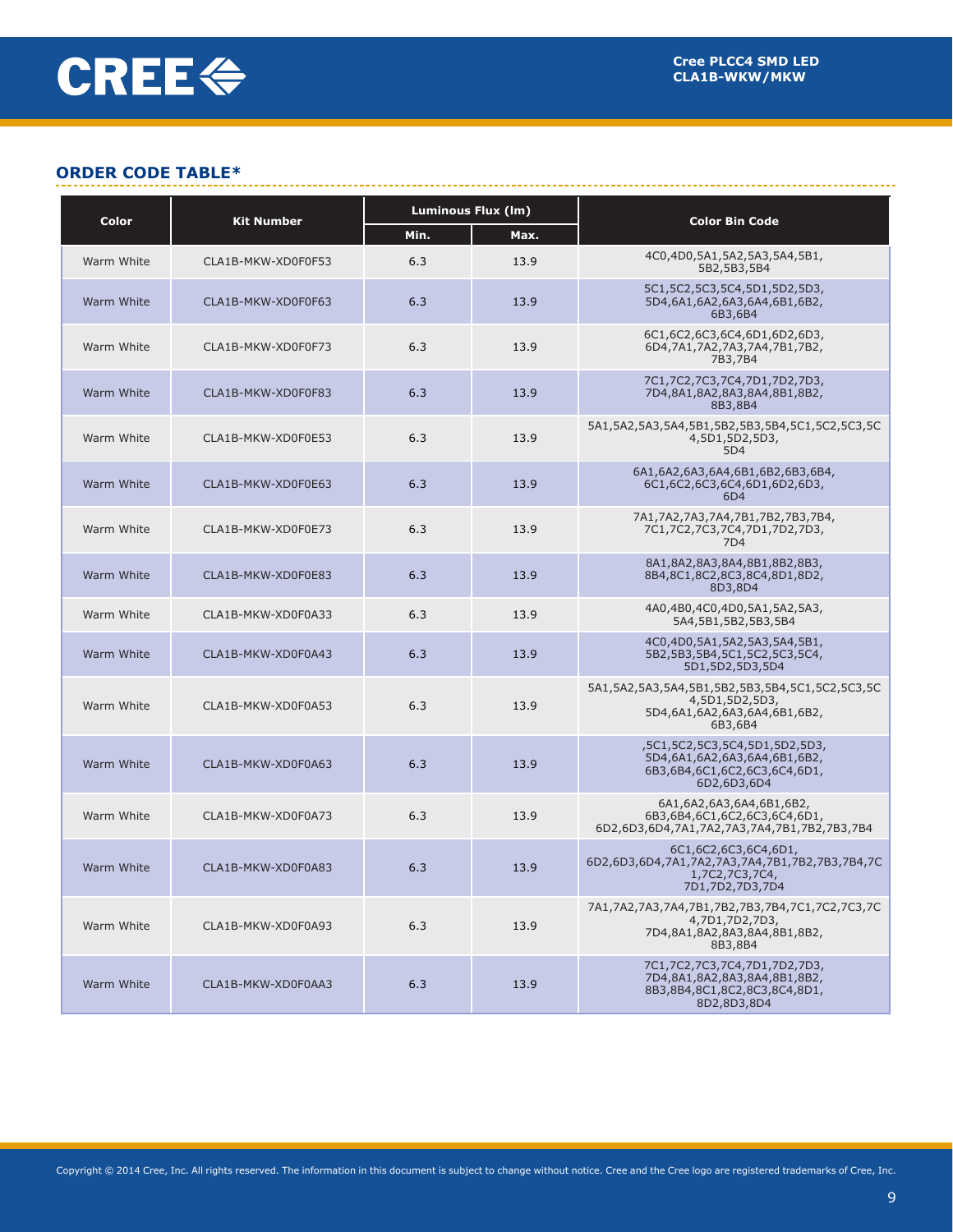# **CREE<sup>«</sup>**

## **ORDER CODE TABLE\***

| <b>Color</b><br><b>Kit Number</b> |                    | <b>Luminous Flux (Im)</b> |      | <b>Color Bin Code</b>                                                                                                          |  |
|-----------------------------------|--------------------|---------------------------|------|--------------------------------------------------------------------------------------------------------------------------------|--|
|                                   |                    | Min.                      | Max. |                                                                                                                                |  |
| Cool White                        | CLA1B-WKW-XD0F0503 | 6.3                       | 13.9 | 1A0,1B0,1C0,1D0,2A0,2B0,2C0,2D0                                                                                                |  |
| Cool White                        | CLA1B-WKW-XD0F0513 | 6.3                       | 13.9 | 0S0,0T0,0U0,0R0,0A0,0B0,0C0,0D0,1A0,1B0,1C0,1<br>D0,1S0,1T0,1R0,1U0,2A0,2B0,2C0,2D0,2R0,2S0,2T<br>0,2U0,<br>3S0,3B0,3A0,3R0    |  |
| Cool White                        | CLA1B-WKW-XD0F0DT3 | 6.3                       | 13.9 | 0A0,0B0,0C0,0D0,0R0,0S0,0T0,<br>0U0,1A0,1B0,1C0,1D0,1R0,1S0,<br>1T0,1U0                                                        |  |
| Cool White                        | CLA1B-WKW-XD0F0DV3 | 6.3                       | 13.9 | 1A0,1B0,1C0,1D0,1R0,1S0,1T0,<br>1U0,2A0,2B0,2C0,2D0,2R0,2S0,<br>2T0,2U0                                                        |  |
| Cool White                        | CLA1B-WKW-XD0F0DY3 | 6.3                       | 13.9 | 2A0,2B0,2C0,2D0,2R0,2S0,2T0,2U0,<br>3A0,3B0,3C0,3D0,3R0,3S0,3T0,3U0                                                            |  |
| Cool White                        | CLA1B-WKW-XD0F0DZ3 | 6.3                       | 13.9 | 2C0,2D0, 2T0,2U0,3A0,3B0,3C0,<br>3D0,3R0,3S0,3T0,3U0,4A0,4B0,<br>4R0,4S0                                                       |  |
| Cool White                        | CLA1B-WKW-XD0F0E13 | 6.3                       | 13.9 | 1A0,1B0,1C0,1D0                                                                                                                |  |
| Cool White                        | CLA1B-WKW-XD0F0E23 | 6.3                       | 13.9 | 2A0,2B0,2C0,2D0                                                                                                                |  |
| Cool White                        | CLA1B-WKW-XD0F0E33 | 6.3                       | 13.9 | 3A0,3B0,3C0,3D0                                                                                                                |  |
| Cool White                        | CLA1B-WKW-XE0F0503 | 8.2                       | 13.9 | 1A0,1B0,1C0,1D0,2A0,2B0,2C0,2D0                                                                                                |  |
| Cool White                        | CLA1B-WKW-XE0F0513 | 8.2                       | 13.9 | 0S0,0T0,0U0,0R0,0A0,0B0,0C0,0D0,1A0,1B0,1C0,1<br>D0,1S0,1T0,1R0,1U0,2A0,2B0,2C0,2D0,2R0,2S0,2T<br>0,2U0,<br>3S0, 3B0, 3A0, 3R0 |  |
| Cool White                        | CLA1B-WKW-XE0F0DT3 | 8.2                       | 13.9 | 0A0,0B0,0C0,0D0,0R0,0S0,0T0,<br>0U0,1A0,1B0,1C0,1D0,1R0,1S0,<br>1T0,1U0                                                        |  |
| Cool White                        | CLA1B-WKW-XE0F0DV3 | 8.2                       | 13.9 | 1A0,1B0,1C0,1D0,1R0,1S0,1T0,<br>1U0,2A0,2B0,2C0,2D0,2R0,2S0,<br>2T0,2U0                                                        |  |
| Cool White                        | CLA1B-WKW-XE0F0DY3 | 8.2                       | 13.9 | 2A0,2B0,2C0,2D0,2R0,2S0,2T0,2U0,<br>3A0,3B0,3C0,3D0,3R0,3S0,3T0,3U0                                                            |  |
| Cool White                        | CLA1B-WKW-XE0F0DZ3 | 8.2                       | 13.9 | 2C0,2D0, 2T0,2U0,3A0,3B0,3C0,<br>3D0,3R0,3S0,3T0,3U0,4A0,4B0,<br>4R0,4S0                                                       |  |
| Cool White                        | CLA1B-WKW-XE0F0E13 | 8.2                       | 13.9 | 1A0,1B0,1C0,1D0                                                                                                                |  |
| Cool White                        | CLA1B-WKW-XE0F0E23 | 8.2                       | 13.9 | 2A0,2B0,2C0,2D0                                                                                                                |  |
| Cool White                        | CLA1B-WKW-XE0F0E33 | 8.2                       | 13.9 | 3A0,3B0,3C0,3D0                                                                                                                |  |

Notes:

1. The above kit numbers represent order codes that include multiple flux-bin and color-bin codes. Only one flux-bin code and one color-bin code will be shipped on each bulk. Single flux-bin code and single color-bin codes will not be orderable.

2. Please refer to the "Cree LED Lamp Reliability Test Standards" document for reliability test conditions.

3. Please refer to the "Cree LED Lamp Soldering & Handling" document for information about how to use this LED product safely.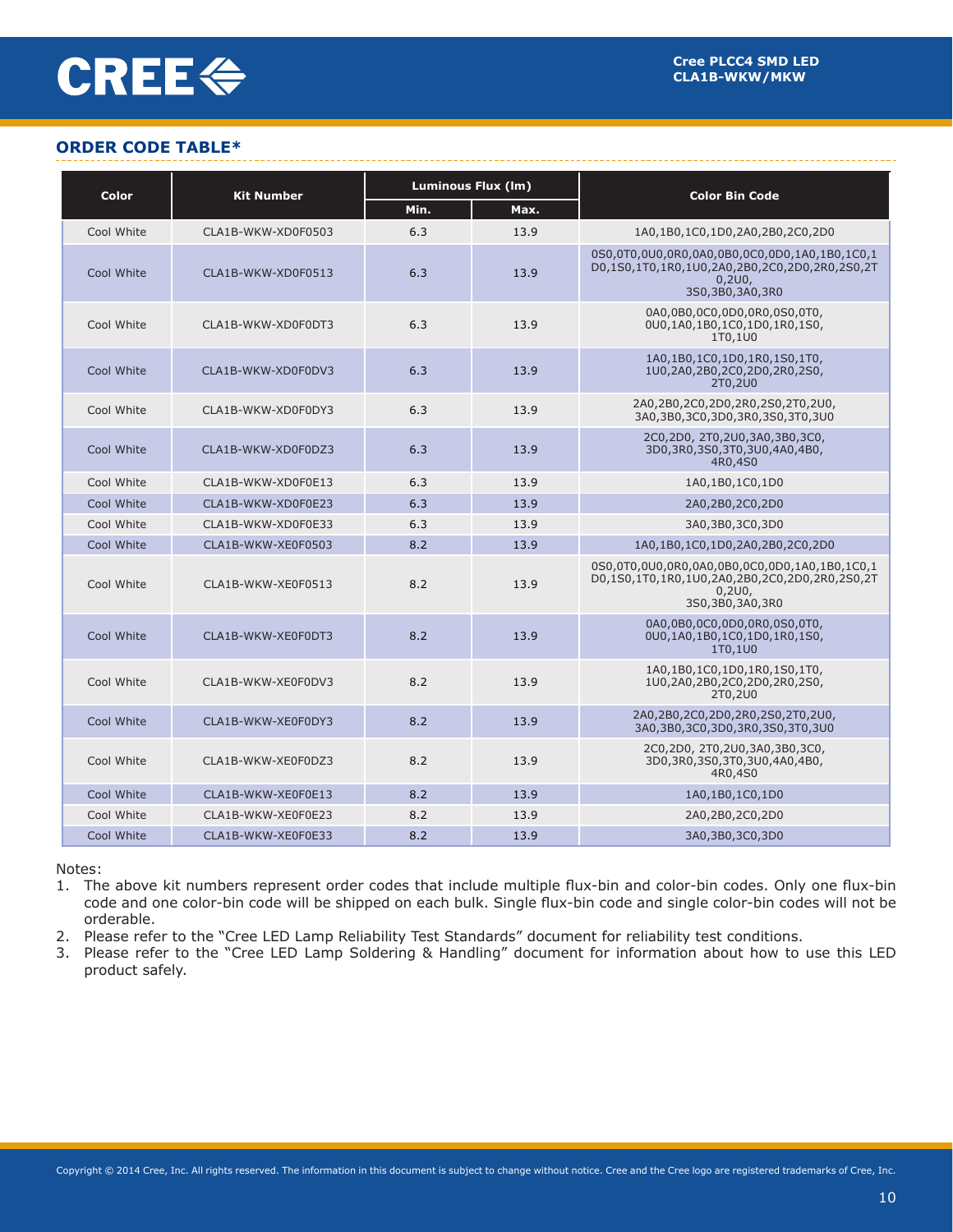

#### **GRAPHS**







The above data are collected from statistical figures that do not necessarily correspond to the actual parameters of each single LED. Hence, these data will be changed without further notice.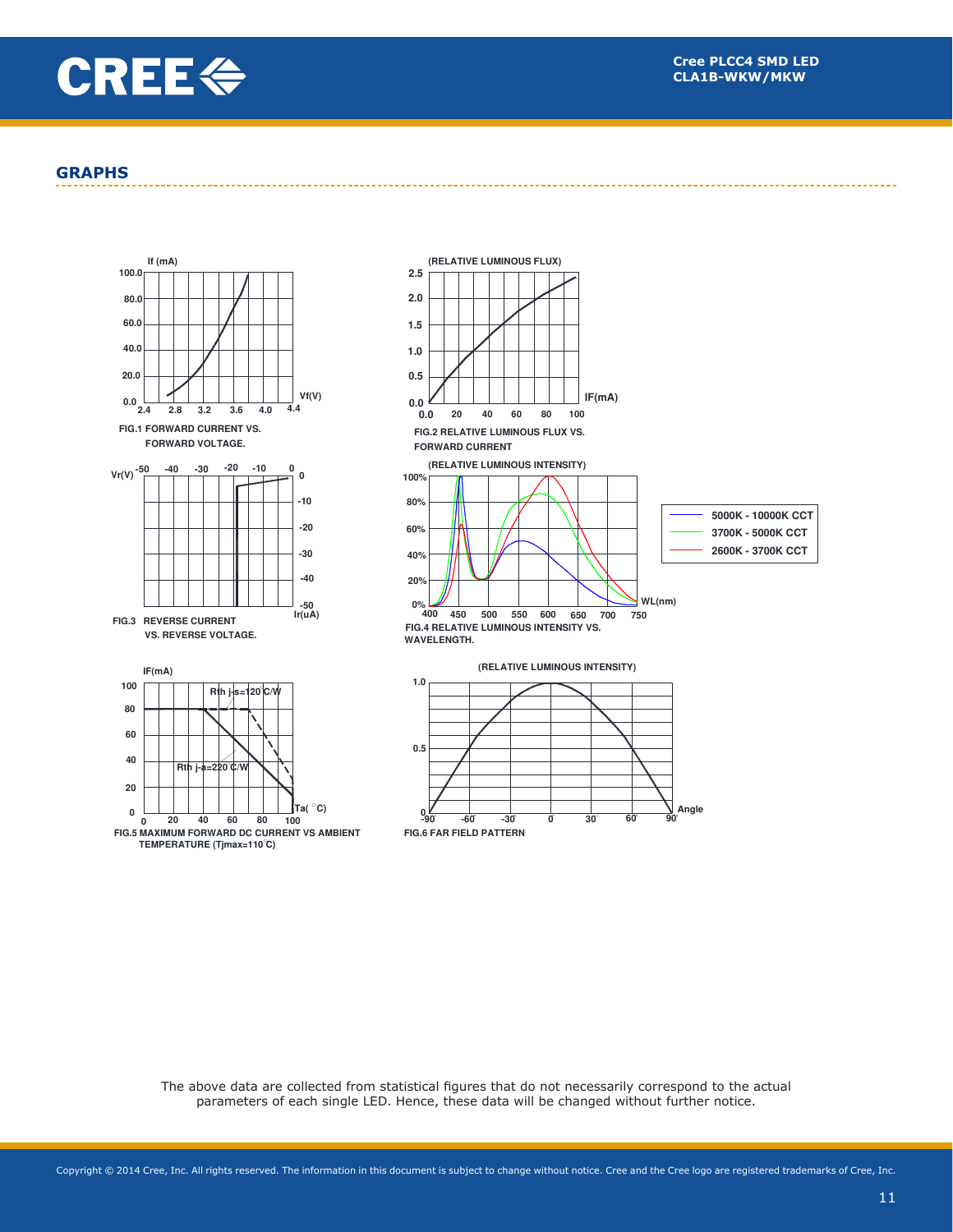

## **MECHANICAL DIMENSIONS**

All dimensions are in mm.



## **NOTES**

#### RoHS Compliance

The levels of environmentally sensitive, persistent biologically toxic (PBT), persistent organic pollutants (POP), or otherwise restricted materials in this product are below the maximum concentration values (also referred to as the threshold limits) permitted for such substances, or are used in an exempted application, in accordance with EU Directive 2002/95/ EC on the restriction of the use of certain hazardous substances in electrical and electronic equipment (RoHS), as amended through April 21, 2006.

#### Vision Advisory Claim

Users should be cautioned not to stare at the light of this LED product. The bright light can damage the eye.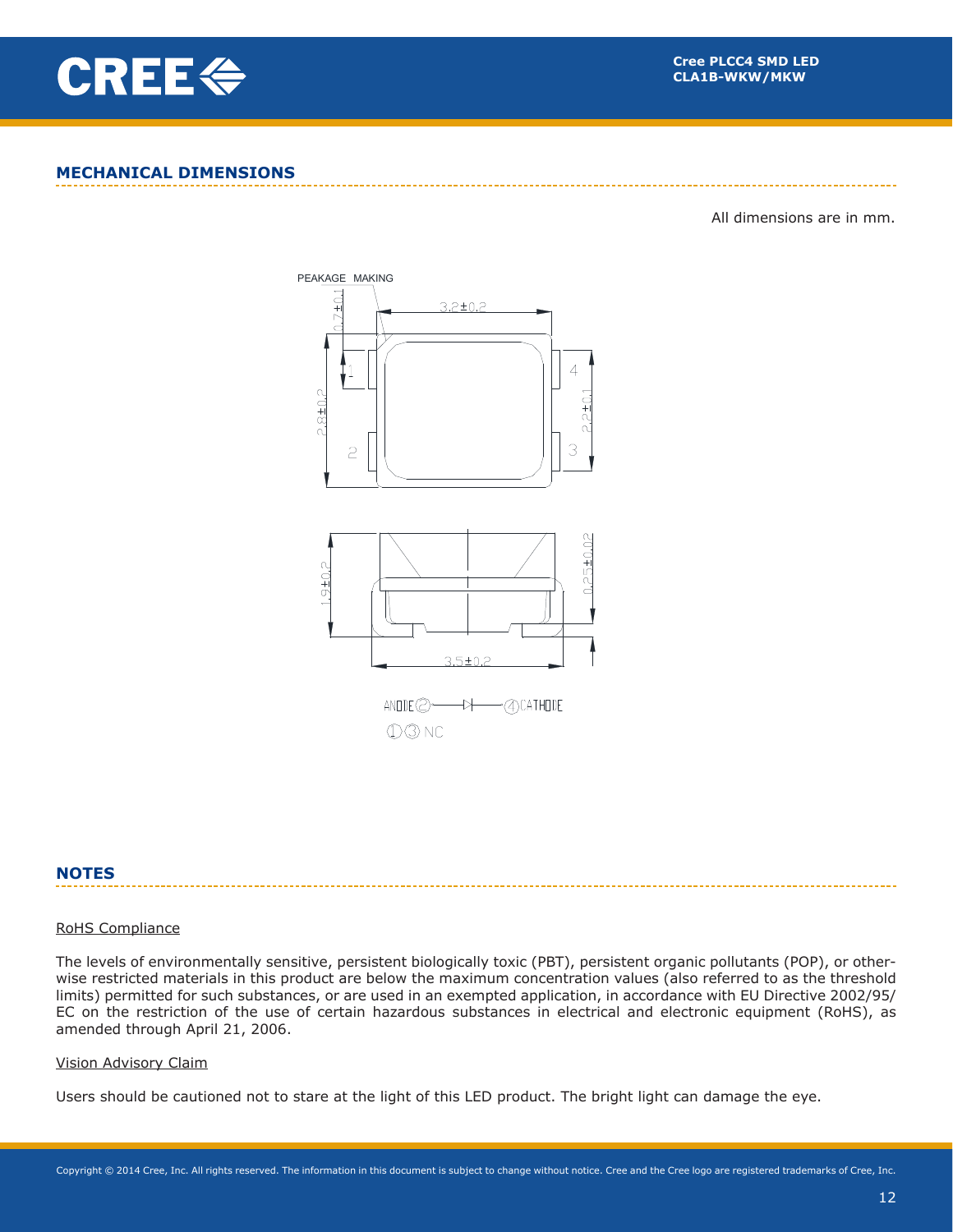

## **KIT NUMBER SYSTEM**

Cree LED lamps are tested and sorted into performance bins. A bin is specified by ranges of color, forward voltage, and brightness. Sorted LEDs are packaged for shipping in various convenient options. Please refer to the "Cree LED Lamp Packaging Standard" document for more information about shipping and packaging options.

Cree LEDs are sold by order codes in combinations of bins called kits. Order codes are configured in the following manner:



\* Please contact our sales representative for ordering information.